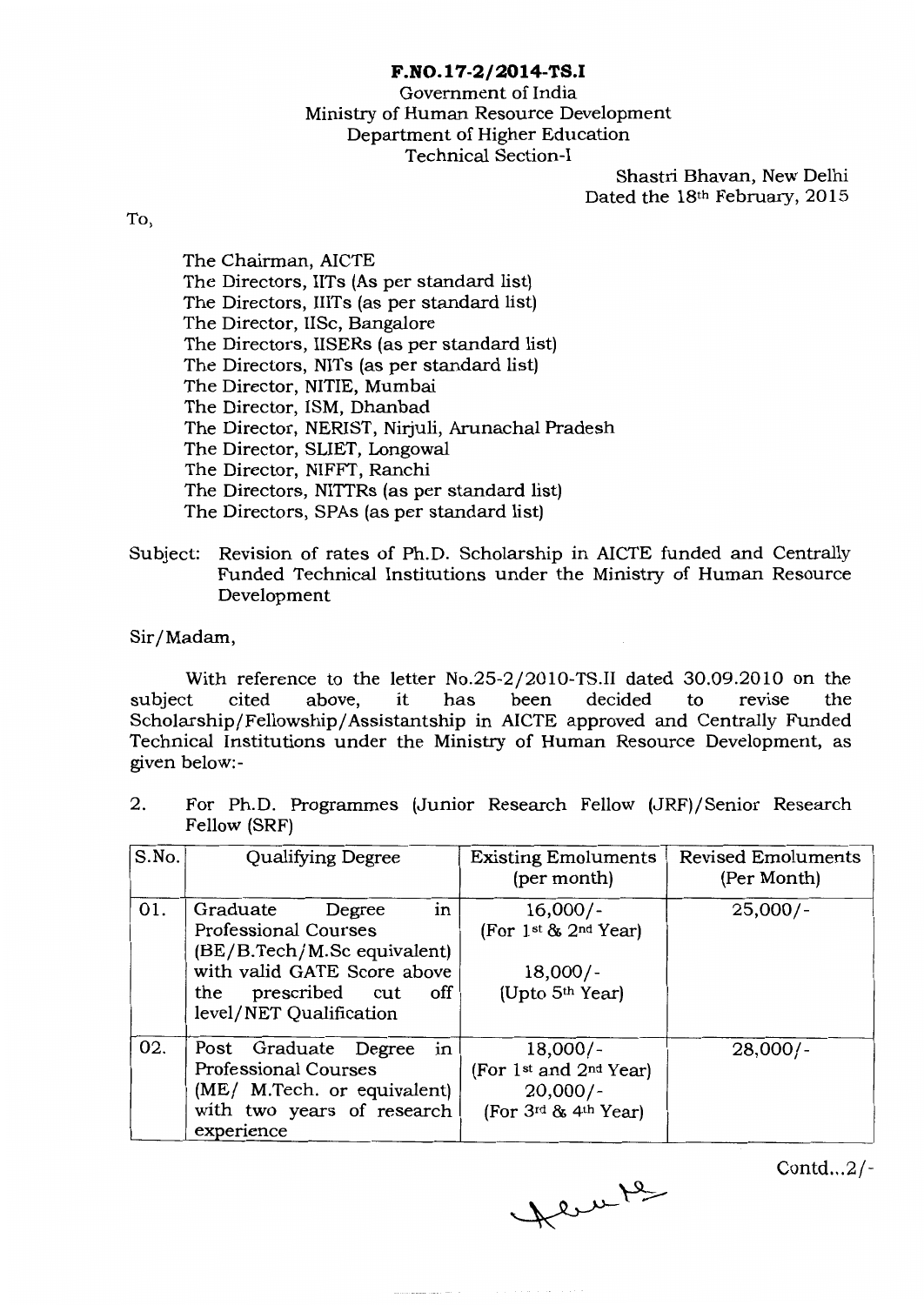## 2.1 For M.E./M.Tech/MS/M.Des

| S.No. | Qualifying Degree                                | <b>Existing Emoluments</b><br>(per month)                                                                                | <b>Revised Emoluments</b><br>(Per Month)                                          |
|-------|--------------------------------------------------|--------------------------------------------------------------------------------------------------------------------------|-----------------------------------------------------------------------------------|
| 01.   | B.E./B.Tech/BS/B.Des<br>and GATE/ GPAT qualified | $8,000/-$<br>(Both 1 <sup>st</sup> $8$ , 2 <sup>nd</sup> Year) and<br>5 <sup>th</sup> Year of Dual Degree<br>Programmes) | $12,400/-$<br>(Both 1st & 2nd Year)<br>and 5th Year of Dual<br>Degree Programmes) |

2.3 The concemed Institution should review the performance of the Fellow after two years through an appropriate Review Committee constituted by the Head of the Institution. The fellowship in the slab after 2 years of research experience may be provided after successful assessment by the Review Committee.

2.3 Such revision in rates would also be applicable to other Government and Government Aided Institutions funded by AICTE and UGC. However, no salary grant or any other salary grant would be given to any of the Institutes for implementing the Scheme.

2.4 Sponsored and Self-Financed Category of students including those in receipt of any other similar assistantship/scholarship/fellowship would not be eligible for assistantship/scholarship/fellowship under the revised scheme. Further, the assistantship/scholarship/fellowship would be provided to the scholars on the basis of GATE scores above the prescribed cut-off level. B.Tech. Graduates from the IITs getting a CGPA score of  $\bar{8}$  or above (on scale of 10) would also be entitled to the assistantship without having to appear in GATE.

2.5 The stipend of research fellow/associate is exempted from the payment of income tax under Section 10(16) of the Income Tax Act, 1961.

### 3. **Service Conditions:**

3.1 **DA and CCA:** JRFs, SRFs and M.E./M.Tech/MS/M.Des will not be entitled to these allowances.

3.2 **House Rent Allowance (HRA):** All research fellows and M.E./M.Tech/MS/M.Des may be provided hostel accommodation wherever available and those residing in accommodation provided by the Institute will not be eligible for drawing HRA. Wherever provision of hostel accommodation is not possible, HRA may be allowed to JRF, SRF as per Central Govemment norms applicable in the city /location where they are working. The fellowship amount may be taken as basic for calculating the HRA.

3.3 **Leave and other entitlement benefits:** The JRFs, SRFs and M.E./M.Tech/MS/M.Des are eligible only for casual leave. Participation of any of these categories in any scientific event/workshop in India or abroad will be treated as 'Duty'. The travel entitlement for JRF/SRF/ M.E./M.Tech/MS/M.Des for participation in scientific events/workshops in India will continue to be same as earlier, i.e. 2<sup>nd</sup> AC by rail. Maternity Leave as per Government of India instructions issued from time to time would be available to female candidates in all categories.

Deren 12

Contd...3/-